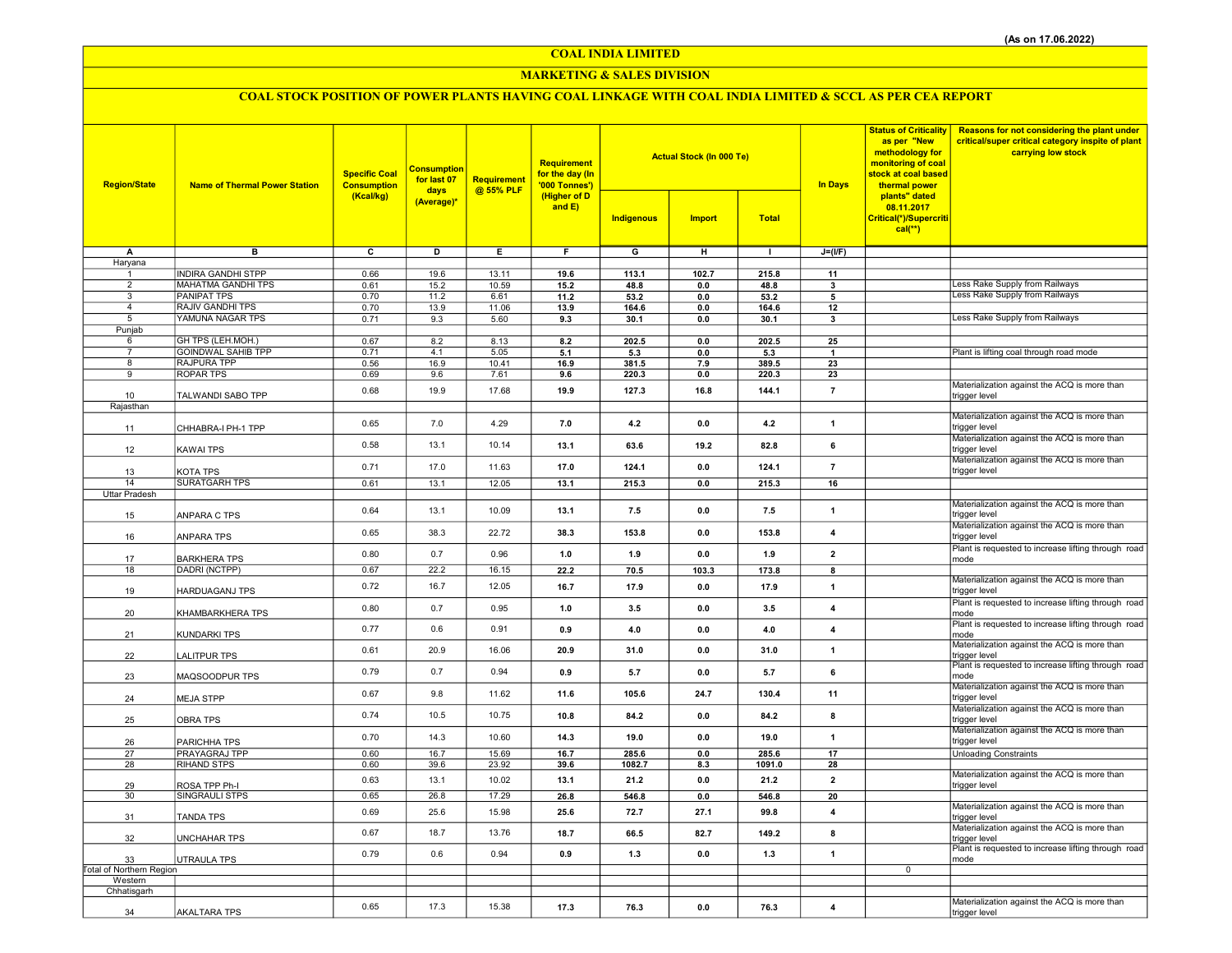### COAL INDIA LIMITED

### MARKETING & SALES DIVISION

## COAL STOCK POSITION OF POWER PLANTS HAVING COAL LINKAGE WITH COAL INDIA LIMITED & SCCL AS PER CEA REPORT

| <b>Region/State</b>   | <b>Name of Thermal Power Station</b>         | <b>Specific Coal</b><br><b>Consumption</b> | <b>Consumption</b><br>for last 07<br>days | Requirement<br>@ 55% PLF | Requirement<br>for the day (In<br>'000 Tonnes') |               | <b>Actual Stock (In 000 Te)</b> |               | <b>Status of Criticality</b><br>as per "New<br>methodology for<br>monitoring of coal<br>stock at coal based<br><b>In Days</b><br>thermal power | Reasons for not considering the plant under<br>critical/super critical category inspite of plant<br>carrying low stock |                                                                                                               |
|-----------------------|----------------------------------------------|--------------------------------------------|-------------------------------------------|--------------------------|-------------------------------------------------|---------------|---------------------------------|---------------|------------------------------------------------------------------------------------------------------------------------------------------------|------------------------------------------------------------------------------------------------------------------------|---------------------------------------------------------------------------------------------------------------|
|                       |                                              | (Kcal/kg)                                  | (Average)*                                |                          | (Higher of D<br>and E)                          | Indigenous    | <b>Import</b>                   | <b>Total</b>  |                                                                                                                                                | plants" dated<br>08.11.2017<br>Critical(*)/Supercriti<br>$cal(**)$                                                     |                                                                                                               |
| А                     | в                                            | $\overline{c}$                             | D                                         | E                        | F                                               | G             | н                               |               | $J=(I/F)$                                                                                                                                      |                                                                                                                        |                                                                                                               |
| 35                    | <b>BALCO TPS</b>                             | 0.74                                       | 4.7                                       | 5.83                     | 5.8                                             | 13.0          | 1.6                             | 14.6          | $\overline{2}$                                                                                                                                 |                                                                                                                        | Plant under maintenance                                                                                       |
| 36                    | <b>BANDAKHAR TPP</b>                         | 0.70                                       | 4.6                                       | 2.78                     | 4.6                                             | 16.6          | 0.0                             | 16.6          | $\overline{\mathbf{4}}$                                                                                                                        |                                                                                                                        | Materialization against the ACQ is more than<br>trigger level<br>Materialization against the ACQ is more than |
| 37                    | <b>BARADARHA TPS</b>                         | 0.75                                       | 19.1                                      | 11.88                    | 19.1                                            | 80.7          | 0.0                             | 80.7          | $\overline{4}$                                                                                                                                 |                                                                                                                        | trigger level                                                                                                 |
| 38                    | <b>BHILAI TPS</b>                            | 0.76                                       | 8.7                                       | 4.99                     | 8.7                                             | 144.8         | 17.2                            | 162.0         | 19                                                                                                                                             |                                                                                                                        | Materialization against the ACQ is more than                                                                  |
| 39                    | <b>BINJKOTE TPP</b>                          | 0.75                                       | 0.0                                       | 5.91                     | 5.9                                             | 40.9          | 0.0                             | 40.9          | $\overline{7}$                                                                                                                                 |                                                                                                                        | trigger level                                                                                                 |
| 40<br>41              | <b>DSPM TPS</b><br><b>KORBA STPS</b>         | 0.72<br>0.66                               | 8.7<br>33.2                               | 4.74<br>22.82            | 8.7<br>33.2                                     | 87.7<br>582.5 | 0.0<br>0.0                      | 87.7<br>582.5 | 10<br>18                                                                                                                                       |                                                                                                                        |                                                                                                               |
| $\overline{42}$       | <b>KORBA-WEST TPS</b>                        | 0.77                                       | 20.1                                      | 13.55                    | 20.1                                            | 264.6         | 0.0                             | 264.6         | 13                                                                                                                                             |                                                                                                                        |                                                                                                               |
| 43                    | <b>LARA TPP</b>                              | 0.70                                       | 25.1                                      | 14.77                    | 25.1                                            | 174.9         | 5.3                             | 180.1         | $\overline{7}$                                                                                                                                 |                                                                                                                        |                                                                                                               |
| 44                    | NAWAPARA TPP                                 | 0.79                                       | 4.8                                       | 6.28                     | 6.3                                             | 55.5          | 0.0                             | 55.5          | 9                                                                                                                                              |                                                                                                                        | Materialization against the ACQ is more than<br>trigger level                                                 |
| 45                    | PATHADI TPP                                  | 0.69                                       | 6.8                                       | 5.43                     | 6.8                                             | 18.5          | 0.0                             | 18.5          | $\mathbf{3}$                                                                                                                                   |                                                                                                                        |                                                                                                               |
| 46                    | SIPAT STPS                                   | 0.67                                       | 34.5                                      | 26.38                    | 34.5                                            | 329.3         | 0.0                             | 329.3         | 10                                                                                                                                             |                                                                                                                        |                                                                                                               |
| 47                    | <b>TAMNAR TPP</b>                            | 0.82                                       | 37.7                                      | 25.98                    | 37.7                                            | 29.0          | 0.0                             | 29.0          | $\mathbf{1}$                                                                                                                                   |                                                                                                                        | Materialization against the ACQ is more than<br>trigger level                                                 |
|                       |                                              | 0.77                                       | 12.4                                      | 14.56                    | 14.6                                            | 90.3          | 0.0                             | 90.3          | $\bf{6}$                                                                                                                                       |                                                                                                                        | Materialization against the ACQ is more than                                                                  |
| 48                    | UCHPINDA TPP                                 |                                            |                                           |                          |                                                 |               |                                 |               |                                                                                                                                                |                                                                                                                        | trigger level                                                                                                 |
| Gujarat               |                                              |                                            |                                           |                          |                                                 |               |                                 |               |                                                                                                                                                |                                                                                                                        | Materialization against the ACQ is more than                                                                  |
| 49                    | <b>GANDHI NAGAR TPS</b>                      | 0.67                                       | 7.4                                       | 5.55                     | 7.4                                             | 31.7          | 3.9                             | 35.6          | 5                                                                                                                                              |                                                                                                                        | rigger level<br>Materialization against the ACQ is more than                                                  |
| 50                    | SABARMATI (D-F STATIONS)                     | 0.57                                       | 3.7                                       | 2.70                     | 3.7                                             | 7.6           | 74.4                            | 82.0          | 8                                                                                                                                              |                                                                                                                        | trigger level                                                                                                 |
| 51                    | <b>UKAI TPS</b>                              | 0.68                                       | 12.8                                      | 10.01                    | 12.8                                            | 50.0          | 0.0                             | 50.0          | $\overline{\mathbf{4}}$                                                                                                                        |                                                                                                                        | Materialization against the ACQ is more than<br>trigger level                                                 |
| 52                    | <b>WANAKBORI TPS</b>                         | 0.68                                       | 24.8                                      | 20.45                    | 24.8                                            | 153.6         | 0.0                             | 153.6         | 6                                                                                                                                              |                                                                                                                        | Materialization against the ACQ is more than<br>trigger level                                                 |
| Madhya Pradesh        |                                              |                                            |                                           |                          |                                                 |               |                                 |               |                                                                                                                                                |                                                                                                                        |                                                                                                               |
| 53                    | AMARKANTAK EXT TPS                           | 0.65                                       | 2.9                                       | 1.81                     | 2.9                                             | 23.3          | 0.0                             | 23.3          | 8                                                                                                                                              |                                                                                                                        |                                                                                                               |
| 54                    | <b>ANUPPUR TPP</b>                           | 0.70                                       | 16.6                                      | 11.14                    | 16.6                                            | 104.4         | 9.5                             | 113.8         | $\overline{7}$                                                                                                                                 |                                                                                                                        |                                                                                                               |
| 55                    | <b>BINA TPS</b>                              | 0.72                                       | 6.9                                       | 4.77                     | 6.9                                             | 30.2          | 0.0                             | 30.2          | $\overline{\mathbf{4}}$                                                                                                                        |                                                                                                                        | Materialization against the ACQ is more than<br>trigger level                                                 |
| 56<br>$\overline{57}$ | <b>GADARWARA TPP</b><br><b>KHARGONE STPP</b> | 0.64<br>0.61                               | 21.7<br>16.8                              | 13.61<br>10.56           | 21.7                                            | 79.1          | 7.2<br>30.0                     | 86.3          | $\overline{\mathbf{4}}$                                                                                                                        |                                                                                                                        | Materialization against the ACQ is more than<br>trigger level                                                 |
| 58                    | SANJAY GANDHI TPS                            | 0.77                                       | 18.4                                      | 13.63                    | 16.8<br>18.4                                    | 110.3<br>22.1 | 0.0                             | 140.2<br>22.1 | 8<br>$\overline{\mathbf{1}}$                                                                                                                   |                                                                                                                        | Non payment of dues                                                                                           |
| 59                    | <b>SATPURA TPS</b>                           | 0.65                                       | 7.3                                       | 11.47                    | 11.5                                            | 202.6         | 0.0                             | 202.6         | 18                                                                                                                                             |                                                                                                                        |                                                                                                               |
| 60                    | <b>SEIONI TPP</b>                            | 0.62                                       | 5.9                                       | 4.91                     | 5.9                                             | 112.8         | 0.0                             | 112.8         | 19                                                                                                                                             |                                                                                                                        | Materialization against the ACQ is more than<br>trigger level                                                 |
| 61                    | SHREE SINGAJI TPP                            | 0.73                                       | 31.9                                      | 24.31                    | 31.9                                            | 281.4         | 0.0                             | 281.4         | 9                                                                                                                                              |                                                                                                                        | Non Payment of Dues                                                                                           |
| 62                    | <b>VINDHYACHAL STPS</b>                      | 0.67                                       | 64.3                                      | 42.33                    | 64.3                                            | 1553.2        | 0.0                             | 1553.2        | 24                                                                                                                                             |                                                                                                                        |                                                                                                               |
| Maharashtra           |                                              |                                            |                                           |                          |                                                 |               |                                 |               |                                                                                                                                                |                                                                                                                        |                                                                                                               |
| 63                    | AMRAVATI TPS                                 | 0.65                                       | 16.0                                      | 11.60                    | 16.0                                            | 44.1          | 0.0                             | 44.1          | $\mathbf{3}$                                                                                                                                   |                                                                                                                        | Materialization against the ACQ is more than<br>trigger level                                                 |
| 64                    | <b>BHUSAWAL TPS</b>                          | 0.77                                       | 18.7                                      | 12.31                    | 18.7                                            | 70.4          | 7.8                             | 78.1          | $\overline{4}$                                                                                                                                 |                                                                                                                        | Non payment of dues                                                                                           |
| 65                    | <b>BUTIBORI TPP</b>                          | 0.67                                       | 0.0                                       | 5.31                     | 5.3                                             | 59.7          | 0.0                             | 59.7          | 11                                                                                                                                             |                                                                                                                        |                                                                                                               |
| 66                    | CHANDRAPUR(MAHARASHTRA) STPS                 | 0.79                                       | 35.5                                      | 30.35                    | 35.5                                            | 273.5         | 7.8                             | 281.2         | 8                                                                                                                                              |                                                                                                                        | Non payment of dues                                                                                           |
| 67                    | DAHANU TPS                                   | 0.60                                       | 5.9                                       | 3.96                     | 5.9                                             | 6.1           | 0.4                             | 6.4           | $\mathbf{1}$                                                                                                                                   |                                                                                                                        | Materialization against the ACQ is more than<br>trigger level                                                 |
| 68                    | <b>DHARIWAL TPP</b>                          | 0.68                                       | 8.8                                       | 5.40                     | 8.8                                             | 31.9          | 0.0                             | 31.9          | $\overline{4}$                                                                                                                                 |                                                                                                                        | Materialization against the ACQ is more than<br>trigger level                                                 |
| 69                    | <b>GMR WARORA TPS</b>                        | 0.67                                       | 9.4                                       | 5.28                     | 9.4                                             | 78.8          | 0.0                             | 78.8          | 8                                                                                                                                              |                                                                                                                        |                                                                                                               |
| 70                    | KHAPARKHEDA TPS                              | 0.87                                       | 17.6                                      | 15.37                    | 17.6                                            | 131.0         | 0.0                             | 131.1         | $\overline{7}$                                                                                                                                 |                                                                                                                        | Materialization against the ACQ is more than<br>trigger level                                                 |
| $\overline{71}$       | <b>KORADI TPS</b>                            | 0.73                                       | 28.8                                      | 20.96                    | 28.8                                            | 109.6         | 0.0                             | 109.6         | $\overline{4}$                                                                                                                                 |                                                                                                                        | Non payment of dues                                                                                           |
| 72                    | <b>MAUDA TPS</b>                             | 0.71                                       | 31.6                                      | 21.75                    | 31.6                                            | 146.3         | 35.6                            | 181.9         | $\bf{6}$                                                                                                                                       |                                                                                                                        | Materialization against the ACQ is more than<br>trigger level                                                 |
| $\overline{73}$       | <b>NASIK TPS</b>                             | 0.83                                       | 8.9                                       | 6.93                     | 8.9                                             | 82.5          | 18.8                            | 101.3         | 11                                                                                                                                             |                                                                                                                        | Non payment of dues                                                                                           |
| $\overline{74}$       | <b>PARAS TPS</b>                             | 0.76                                       | 7.4                                       | 5.01                     | 7.4                                             | 97.2          | 0.0                             | 97.2          | 13                                                                                                                                             |                                                                                                                        |                                                                                                               |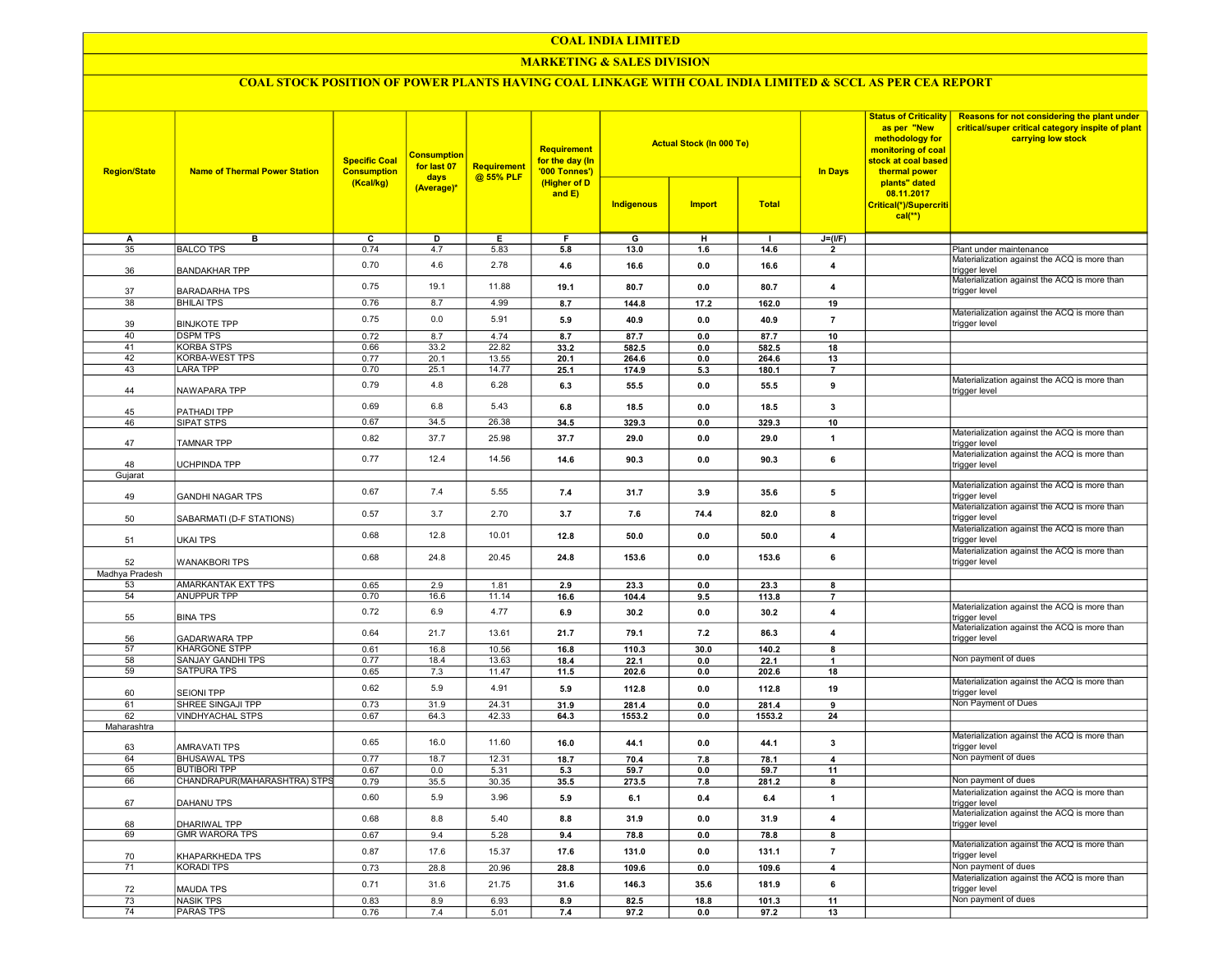### COAL INDIA LIMITED

### **MARKETING & SALES DIVISION**

# COAL STOCK POSITION OF POWER PLANTS HAVING COAL LINKAGE WITH COAL INDIA LIMITED & SCCL AS PER CEA REPORT

| <b>Region/State</b>             | <b>Consumption</b><br><b>Specific Coal</b><br>for last 07<br><b>Name of Thermal Power Station</b><br><b>Consumption</b><br>days<br>(Kcal/kg)<br>(Average)* |              |             |              | <b>Requirement</b><br>for the day (In<br>'000 Tonnes')<br>(Higher of D<br>and E) |               | <b>Actual Stock (In 000 Te)</b> |              | <b>In Days</b>          | <b>Status of Criticality</b><br>as per "New<br>methodology for<br>monitoring of coal<br>stock at coal based<br>thermal power<br>plants" dated<br>08.11.2017 | Reasons for not considering the plant under<br>critical/super critical category inspite of plant<br>carrying low stock |
|---------------------------------|------------------------------------------------------------------------------------------------------------------------------------------------------------|--------------|-------------|--------------|----------------------------------------------------------------------------------|---------------|---------------------------------|--------------|-------------------------|-------------------------------------------------------------------------------------------------------------------------------------------------------------|------------------------------------------------------------------------------------------------------------------------|
|                                 |                                                                                                                                                            |              |             |              |                                                                                  | Indigenous    | Import                          | <b>Total</b> |                         | Critical(*)/Supercriti<br>$cal(**)$                                                                                                                         |                                                                                                                        |
| A                               | в                                                                                                                                                          | C            | D           | Е.           | F.                                                                               | G             | н                               | $\mathbf{I}$ | $J=(I/F)$               |                                                                                                                                                             |                                                                                                                        |
| 75                              | <b>PARLITPS</b>                                                                                                                                            | 0.67         | 8.9         | 6.60         | 8.9                                                                              | 71.7          | 0.0                             | 71.7         | 8                       |                                                                                                                                                             |                                                                                                                        |
| 76                              | <b>SOLAPUR STPS</b>                                                                                                                                        | 0.62         | 11.9        | 10.88        | 11.9                                                                             | 150.4         | 64.0                            | 214.4        | 18                      |                                                                                                                                                             |                                                                                                                        |
| 77                              | <b>TIRORA TPS</b>                                                                                                                                          | 0.66         | 45.7        | 28.54        | 45.7                                                                             | 166.6         | 0.0                             | 166.6        | $\overline{4}$          |                                                                                                                                                             | Materialization against the ACQ is more than<br>trigger level                                                          |
| 78                              | WARDHA WARORA TPP                                                                                                                                          | 0.65         | 5.4         | 4.60         | 5.4                                                                              | 148.3         | 0.0                             | 148.3        | 28                      |                                                                                                                                                             |                                                                                                                        |
| <b>Total of Western Region</b>  |                                                                                                                                                            |              |             |              |                                                                                  |               |                                 |              |                         | 0                                                                                                                                                           |                                                                                                                        |
| Southern                        |                                                                                                                                                            |              |             |              |                                                                                  |               |                                 |              |                         |                                                                                                                                                             |                                                                                                                        |
| Andhra Pradesh                  |                                                                                                                                                            |              |             |              |                                                                                  |               |                                 |              |                         |                                                                                                                                                             |                                                                                                                        |
| 79                              | DAMODARAM SANJEEVAIAH TPS                                                                                                                                  | 0.64         | 6.7         | 13.52        | 13.5                                                                             | 349.0         | 0.0                             | 349.0        | 26                      |                                                                                                                                                             |                                                                                                                        |
| 80                              | Dr. N.TATA RAO TPS                                                                                                                                         | 0.80         | 25.5        | 18.48        | 25.5                                                                             | 117.7         | 0.0                             | 117.7        | 5                       |                                                                                                                                                             | Materialization against the ACQ is more than<br>trigger level                                                          |
| 81                              | PAINAMPURAM TPP                                                                                                                                            | 0.61         | 9.9         | 10.55        | 10.6                                                                             | 89.4          | 101.5                           | 190.9        | 18                      |                                                                                                                                                             | Materialization against the ACQ is more than<br>trigger level                                                          |
| 82                              | RAYALASEEMA TPS                                                                                                                                            | 0.75         | 21.7        | 16.34        | 21.7                                                                             | 10.6          | 0.0                             | 10.6         | $\mathbf 0$             |                                                                                                                                                             | Materialization against the ACQ is more than<br>trigger level                                                          |
| 83                              | SIMHADRI                                                                                                                                                   | 0.77         | 22.4        | 20.40        | 22.4                                                                             | 392.4         | 189.4                           | 581.8        | 26                      |                                                                                                                                                             |                                                                                                                        |
| 84                              | <b>SGPL TPP</b>                                                                                                                                            | 0.55         | 14.5        | 9.56         | 14.5                                                                             | 1.8           | 249.5                           | 251.3        | 17                      |                                                                                                                                                             | Materialization against the ACQ is more than<br>trigger level                                                          |
| 85                              | <b>VIZAG TPP</b>                                                                                                                                           | 0.75         | 12.5        | 10.23        | 12.5                                                                             | 52.4          | 0.0                             | 52.4         | $\overline{4}$          |                                                                                                                                                             | Less Supply of rakes from Railways                                                                                     |
| Karnataka                       |                                                                                                                                                            |              |             |              |                                                                                  |               |                                 |              |                         |                                                                                                                                                             |                                                                                                                        |
| 86                              | <b>BELLARY TPS</b>                                                                                                                                         | 0.66         | 16.3        | 14.82        | 16.3                                                                             | 123.0         | 0.0                             | 123.0        | 8                       |                                                                                                                                                             | Materialization against the ACQ is more than<br>trigger level                                                          |
| 87                              | <b>KUDGI STPP</b>                                                                                                                                          | 0.59         | 25.3        | 18.81        | 25.3                                                                             | 187.8         | 0.2                             | 188.0        | $\overline{7}$          |                                                                                                                                                             |                                                                                                                        |
| 88                              | <b>RAICHUR TPS</b>                                                                                                                                         | 0.71         | 22.1        | 16.05        | 22.1                                                                             | 44.2          | 0.0                             | 44.2         | $\mathbf{2}$            |                                                                                                                                                             | Materialization against the ACQ is more than<br>trigger level                                                          |
| 89                              | YERMARUS TPP                                                                                                                                               | 0.61         | 13.7        | 12.91        | 13.7                                                                             | 82.8          | 0.0                             | 82.8         | 6                       |                                                                                                                                                             |                                                                                                                        |
| <b>Tamil Nadu</b>               |                                                                                                                                                            |              |             |              |                                                                                  |               |                                 |              |                         |                                                                                                                                                             |                                                                                                                        |
| 90                              | <b>METTUR TPS</b>                                                                                                                                          | 0.81         | 11.2        | 8.97         | 11.2                                                                             | 141.6         | 0.0                             | 141.6        | 13                      |                                                                                                                                                             |                                                                                                                        |
| 91                              | <b>METTUR TPS - II</b>                                                                                                                                     | 0.78         | 7.3         | 6.20         | 7.3                                                                              | 59.1          | 0.0                             | 59.1         | 8                       |                                                                                                                                                             | Materialization against the ACQ is more than<br>trigger level                                                          |
| 92                              | NORTH CHENNAI TPS                                                                                                                                          | 0.96         | 20.4        | 23.11        | 23.1                                                                             | 185.6         | 46.9                            | 232.4        | 10                      |                                                                                                                                                             | Materialization against the ACQ is more than<br>trigger level                                                          |
| 93                              | <b>TUTICORIN TPS</b>                                                                                                                                       | 0.93         | 14.9        | 12.84        | 14.9                                                                             | 59.4          | 0.0                             | 59.4         | 4                       |                                                                                                                                                             | Materialization against the ACQ is more than<br>trigger level                                                          |
| 94                              | <b>VALLUR TPP</b>                                                                                                                                          | 0.75         | 25.5        | 14.94        | 25.5                                                                             | 158.5         | 4.0                             | 162.5        | 6                       |                                                                                                                                                             |                                                                                                                        |
| Telangana                       |                                                                                                                                                            |              |             |              |                                                                                  |               |                                 |              |                         |                                                                                                                                                             |                                                                                                                        |
| 95                              | <b>BHADRADRI TPP</b>                                                                                                                                       | 0.60         | 10.2        | 8.55         | 10.2                                                                             | 146.5         | 0.0                             | 146.5        | 14                      |                                                                                                                                                             |                                                                                                                        |
| 96                              | <b>KAKATIYA TPS</b>                                                                                                                                        | 0.58         | 7.8         | 8.38         | 8.4                                                                              | 277.8         | 0.0                             | 277.8        | 33                      |                                                                                                                                                             |                                                                                                                        |
| 97                              | KOTHAGUDEM TPS (NEW)                                                                                                                                       | 0.66         | 11.9        | 8.72         | 11.9                                                                             | 150.6         | 0.0                             | 150.6        | 13                      |                                                                                                                                                             |                                                                                                                        |
| 98                              | KOTHAGUDEM TPS (STAGE-7)                                                                                                                                   | 0.50         | 9.5         | 5.24         | 9.5                                                                              | 54.2          | 0.0                             | 54.2         | 6                       |                                                                                                                                                             |                                                                                                                        |
| 99                              | RAMAGUNDEM STPS                                                                                                                                            | 0.62         | 34.6        | 21.26        | 34.6                                                                             | 85.5          | 41.2                            | 126.7        | $\overline{4}$          |                                                                                                                                                             |                                                                                                                        |
| 100<br>101                      | RAMAGUNDEM-B TPS<br>SINGARENI TPP                                                                                                                          | 0.75<br>0.58 | 0.8<br>13.8 | 0.62<br>9.16 | 0.8<br>13.8                                                                      | 11.0<br>101.3 | 0.0<br>0.0                      | 11.0         | 13                      |                                                                                                                                                             |                                                                                                                        |
| <b>Total of Southern Region</b> |                                                                                                                                                            |              |             |              |                                                                                  |               |                                 | 101.3        | $\overline{7}$          | 0                                                                                                                                                           |                                                                                                                        |
| Eastern                         |                                                                                                                                                            |              |             |              |                                                                                  |               |                                 |              |                         |                                                                                                                                                             |                                                                                                                        |
| Bihar                           |                                                                                                                                                            |              |             |              |                                                                                  |               |                                 |              |                         |                                                                                                                                                             |                                                                                                                        |
| 102                             | <b>BARAUNI TPS</b>                                                                                                                                         | 0.63         | 7.3         | 5.93         | 7.3                                                                              | 66.6          | 0.0                             | 66.6         | 9                       |                                                                                                                                                             |                                                                                                                        |
| 103                             | <b>BARHI</b>                                                                                                                                               | 0.56         | 7.6         | 4.87         | 7.6                                                                              | 70.8          | $1.2$                           | 72.1         | 9                       |                                                                                                                                                             |                                                                                                                        |
| 104                             | <b>BARH II</b>                                                                                                                                             | 0.66         | 15.2        | 11.43        | 15.2                                                                             | 141.7         | 2.4                             | 144.1        | 9                       |                                                                                                                                                             |                                                                                                                        |
| 105                             | KAHALGAON TPS                                                                                                                                              | 0.75         | 33.2        | 23.08        | 33.2                                                                             | 282.6         | 2.4                             | 284.9        | 9                       |                                                                                                                                                             |                                                                                                                        |
| 106                             | MUZAFFARPUR TPS                                                                                                                                            | 0.73         | 6.2         | 3.73         | 6.2                                                                              | 20.8          | 0.0                             | 20.8         | 3                       |                                                                                                                                                             | Materialization against the ACQ is more than<br>trigger level                                                          |
| 107                             | NABINAGAR STPP                                                                                                                                             | 0.61         | 17.5        | 15.90        | 17.5                                                                             | 101.0         | 21.4                            | 122.3        | $\overline{7}$          |                                                                                                                                                             |                                                                                                                        |
| 108                             | NABINAGAR TPP                                                                                                                                              | 0.69         | 16.0        | 9.16         | 16.0                                                                             | 64.1          | 0.0                             | 64.1         | $\overline{\mathbf{4}}$ |                                                                                                                                                             | Materialization against the ACQ is more than<br>trigger level                                                          |
| Jharkhand                       |                                                                                                                                                            |              |             |              |                                                                                  |               |                                 |              |                         |                                                                                                                                                             |                                                                                                                        |
| 109                             | BOKARO TPS 'A' EXP                                                                                                                                         | 0.58         | 6.4         | 3.81         | 6.4                                                                              | 75.6          | 0.0                             | 75.6         | 12                      |                                                                                                                                                             |                                                                                                                        |
| 110                             | CHANDRAPURA(DVC) TPS                                                                                                                                       | 0.62         | 3.9         | 4.07         | 4.1                                                                              | 137.0         | 56.6                            | 193.6        | 48                      |                                                                                                                                                             |                                                                                                                        |
| 111                             | <b>JOJOBERA TPS</b>                                                                                                                                        | 0.67         | 3.7         | 2.13         | 3.7                                                                              | 76.6          | 0.0                             | 76.6         | 21                      |                                                                                                                                                             |                                                                                                                        |
| 112                             | KODARMA TPP                                                                                                                                                | 0.62         | 14.4        | 8.19         | 14.4                                                                             | 65.4          | 25.9                            | 91.3         | 6                       |                                                                                                                                                             |                                                                                                                        |
| 113                             | MAHADEV PRASAD STPP                                                                                                                                        | 0.68         | 6.7         | 4.85         | 6.7                                                                              | 57.4          | 0.0                             | 57.4         | 9                       |                                                                                                                                                             | Materialization against the ACQ is more than<br>trigger level                                                          |
| 114                             | MAITHON RB TPP                                                                                                                                             | 0.61         | 13.2        | 8.47         | 13.2                                                                             | 264.2         | 0.0                             | 264.2        | 20                      |                                                                                                                                                             |                                                                                                                        |